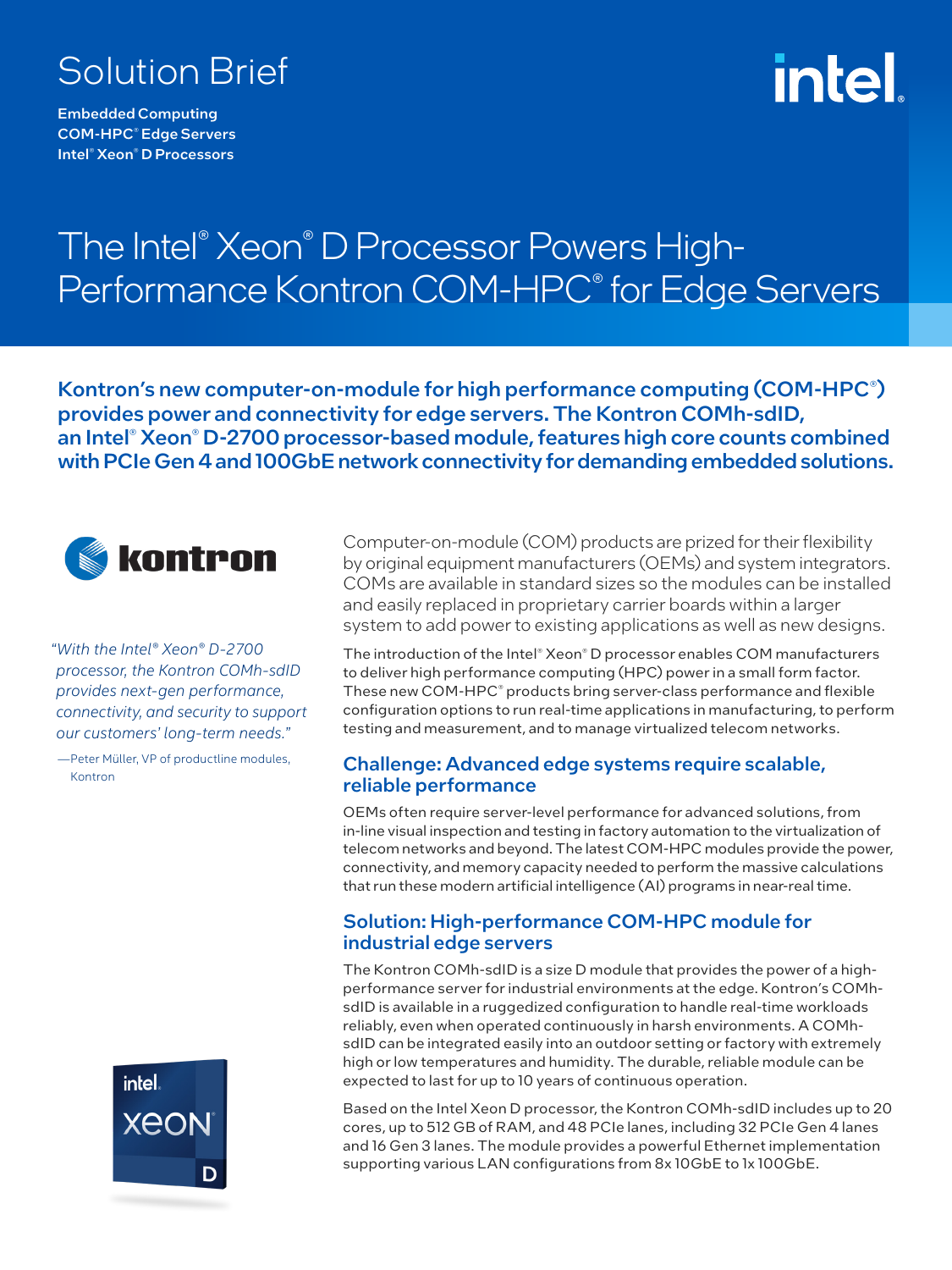Kontron expects the COMh-sdID to be deployed in a range of solutions, including testing, measurement, automation, and telecom. With its high-performance processor and components, the Kontron COMh-sdID supports the realtime responsiveness that is required in many industrial applications.

*"All COM-HPC modules are standardized and scalable. Kontron's unique approach is to offer a high level of customization to design boards that fit each customer's specific use case. With our engineering experience in a range of industries, Kontron can deliver full solutions to accelerate the time to market for our customers."*

—Peter Müller, VP of productline modules, Kontron

#### Use cases for Intel® Xeon® D processor-enabled COM-HPC modules



Workload consolidation Workload consolidation for automation, robotics, and medical imaging



Ruggedization for outdoor use Outdoor servers for critical infrastructure, including smart grids for utilities, transportation, and communications



AI and machine vision Vision-enabled applications such as autonomous vehicles and video surveillance infrastructures

## How it works

The Kontron COMh-sdID is designed to bring high performance computing to edge industrial solutions in a broad range of operating environments. The COMh-sdID can be configured with four to 20 cores, and a selection of SKUs accommodate extended temperature ranges and long-term reliability with up to 10 years of continuous operation.

The module accommodates four DIMM sockets for a maximum of 512 GB DDR4 memory at 2,933 MT/s. For additional storage, the module can be configured with an optional soldered NVMe SSD with capacity up to 1 TB.

With 48x PCIe lanes—32x PCIe Gen 4 lanes and 16x PCIe Gen 3 lanes—and two quad LAN interfaces for up to 100 Gb Ethernet, the COMh-sdID provides high I/O and networking throughput for demanding applications.

#### Server-level performance for ruggedized system design

Kontron chose the Intel Xeon D processor to achieve server-class computing and accelerated AI with the COMhsdID module. The Intel Xeon D processor is designed for embedded and rugged edge computing. Select SKUs of the Intel® Xeon® D-2700 processor accommodate alwayson, high-performance, ruggedized equipment and sealed, fanless devices. Intel Xeon D processors are available in a variety of SKUs and configurations to bring the power of a data center server to a broad range of embedded solutions.



Kontron COMh-sdID server modules are based on the Intel® Xeon® D-2700 processor. These modules can be configured with high core counts, fast I/O, and expanded storage and can be built for continuous operation in harsh environments.

#### Kontron COMh-sdID module

- Size D form factor 160 x 160 mm
- Intel Xeon D-2700 processor
- Up to 20 cores, processor TDP up to 125W
- 32x PCIe Gen 4 lanes + 16x PCIe Gen 3 lanes
- 8x LAN ports for up to 100GbE
- 1x 1/2.5 GBASE-T Intel® I226-LM/IT Ethernet controller with TSN support
- Memory: Max 512 GB DDR4 with 4x DIMM sockets
- Optional onboard NVMe storage
- Industrial temperature versions
- Embedded management controller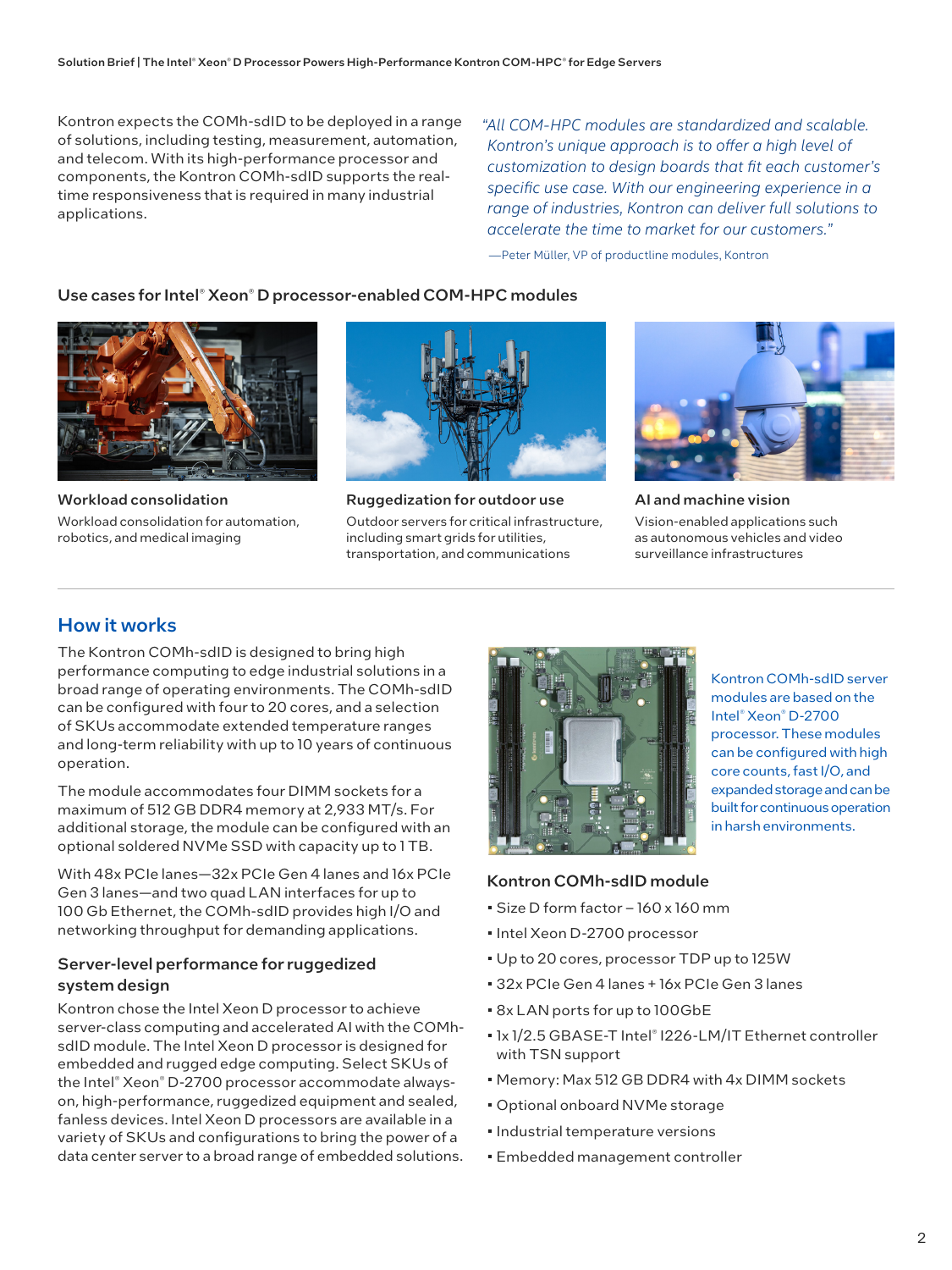#### Robust support for AI

Intel Xeon D processors deliver integrated capabilities to provide a flexible, adaptable platform for innovative, AI-enabled system design. Built-in accelerators include Intel® Deep Learning Boost (Intel® DL Boost) and Intel® Advanced Vector Extensions 512 (Intel® AVX-512) Vector Neural Network Instructions (VNNI) to accelerate AI deep learning inference processing within the CPU cores. Developers can convert trained models from most popular frameworks to optimize inference and run it on any mix of Intel® architectures using the Intel® Distribution of OpenVINO™ toolkit.

Per-core performance and high core counts, combined with integrated acceleration, help improve edge AI, analytics, and edge-to-cloud workload convergence. For example, the Intel® Xeon® D-2796TE processor is up to 2.97x faster and improves AI inferencing by up to 7.40x compared to the previous generation.

#### Built-in security capabilities for the edge

To help prevent cyberattacks, Intel Xeon D processors include hardware-based security features. These unique capabilities can help reduce the system's potential attack surface and help prevent threats to data at rest, in transit, and in use in edge deployments.

- Intel® Boot Guard helps to prevent unauthorized software and malware takeovers of boot blocks that are critical to a system's function.
- Intel® Total Memory Encryption (Intel® TME) helps to shield data that resides in physical memory, enhancing protection against attacks on the hardware.
- Intel® Software Guard Extensions (Intel® SGX) isolates applications in trusted enclaves during runtime.

#### Support for high-bandwidth networks and peripherals

Intel Xeon D-2700 processors bring true server-class connectivity to the edge with up to 100 Gb wired Ethernet and up to 56x high-speed PCIe lanes (32x PCIe Gen 4 and 24x configurable HSIO lanes). The PCIe Gen 4 lanes can support large video camera systems, robot manufacturing lines, and high-speed local storage. On the COMh-sdID, the 24x HSIO lanes are configured into 16x PCIe Gen 3 lanes, 4x USB ports, and 2x SATA ports, with the remaining lanes used as PCIe Gen 3 for the onboard Intel® Ethernet Controller I226 Series and optional NVMe storage.

#### Remote management capabilities

The COMh-sdID supports remote management implementations, based on a board management controller (BMC) that is typically an essential part of server-style applications but is seldom found in previous COM architectures. The embedded controller—named KSC20 on the Kontron COMh-sdID—can communicate with a corresponding BMC on the base or carrier board.

### Kontron's support and service accelerate time to market

Kontron supports OEMs throughout the development process with training, documentation, evaluation boards, design reviews, and software development or migration assistance. The company's comprehensive services help OEMs to advance quickly and efficiently from design to large-scale production.

#### Kontron OEM services include:



## COM basics

Computer-on-module (COM) products play a key role in the design and implementation of embedded systems and solutions for modern medicine, manufacturing, communications, and transportation, among other applications. COMs are designed as small circuit boards that include the processor. The COM plugs into standard connectors on a carrier board that is embedded in a larger, application-specific system. Because the COM conforms to size and connectivity standards, a new module can be swapped into an existing system for a smooth upgrade of the CPU, memory, or other components. Unique, application-specific circuits are usually incorporated into the carrier board itself. COM Express and COM-HPC standards are defined by PCI Industrial Computer Manufacturers Group (PICMG), a standards development organization that focuses on embedded computing.